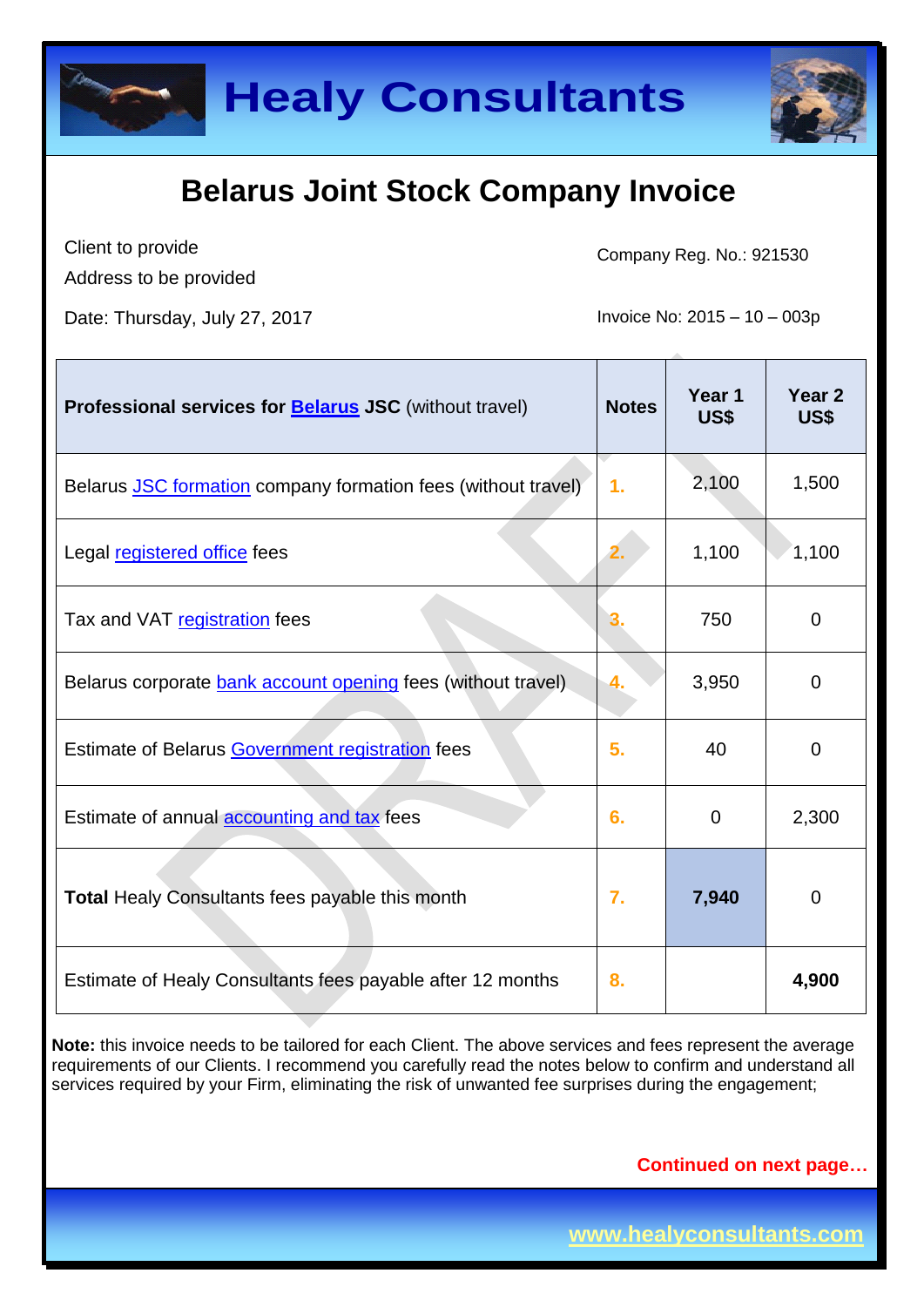**Healy Consultants**

## **Belarus Joint Stock Company Invoice**

#### *Notes to invoice above*

**1.** Healy Consultants' fees to legally register our Clients' Belarus JSC within [five weeks \(click link\).](http://www.healyconsultants.com/belarus-company-registration/fees-timelines/#timelines) by i) choosing the optimum regulatory license for our Client's business activities ii) reserving a company name with [State register](http://egr.gov.by/egr/) of Belarus iii) settling our accountant and lawyer fees and iv) preparing a high quality company incorporation application for [Ministry of Trade](http://www.mintorg.gov.by/index.php?option=com_content&task=view&id=72&Itemid=78&lang=en) of Belarus;

All [engagement fees](http://www.healyconsultants.com/company-registration-fees/) (click link) are agreed and paid up front and agree to the fees published on our country web pages. Consequently, there are no hidden fees or surprises or ambushes throughout the engagement. All engagement deadlines are agreed up front in the form of [a detailed](http://www.healyconsultants.com/index-important-links/example-project-plan/)  [project plan,](http://www.healyconsultants.com/index-important-links/example-project-plan/) mapping out deliverables by week throughout the engagement term;



Every second day during the engagement, we email our Client a detailed email engagement [status update.](http://www.healyconsultants.com/index-important-links/weekly-engagement-status-email/) Our Client is immediately informed of engagement problems together with solutions. Your dedicated engagement manager is reachable by phone, skype, live chat and email and will communicate in your preferred language;

- **2.** In accordance with the [Law on Limited Liability Companies 1992,](http://pravo.levonevsky.org/bazaby/zakon/text24/index.htm) each Belarus Joint Stock Company shall as from the date of its incorporation have a legal registered office in Belarus, to which all official Government communications and notices may be addressed. To comply with this statutory requirement, Healy Consultants Belarus business office will be the registered office address for your Belarus Company. Thereafter, this address will be used to receive government correspondence including **i)** tax letters **ii)** notice of the legal annual return; and **iii)**  all government communications. Most of our Clients wish to place [Healy Consultants'](http://www.healyconsultants.com/corporate-outsourcing-services/company-secretary-and-legal-registered-office/) office [address](http://www.healyconsultants.com/corporate-outsourcing-services/company-secretary-and-legal-registered-office/) on invoices, contracts, websites and business cards;
- **3.** In accordance with Belarus law, each entity must register for corporate tax and VAT at the [Belarus Ministry of Tax;](http://www.nalog.gov.by/ru/222/)
- **4.** Healy Consultants will be pleased to open a Belarusian corporate bank account without travel. It is a time consuming task, Healy Consultants will shelter our Client from the administrative challenges. As you can appreciate, it is a difficult task to obtain bank account approval through a newly formed company, when shareholders and directors and bank signatories reside overseas. Healy Consultants will prepare a business plan for the bank to optimize the probability of corporate bank account approval. Depending on our Client business and nationality, there is a 20% probability the banks will request a bank signatory to travel for a one hour bank interview. Healy Consultants will try its best to negotiate with the bank for a travel exemption. If our Client must travel to Belarus for corporate bank account opening, Healy Consultants will refund our Client US\$950;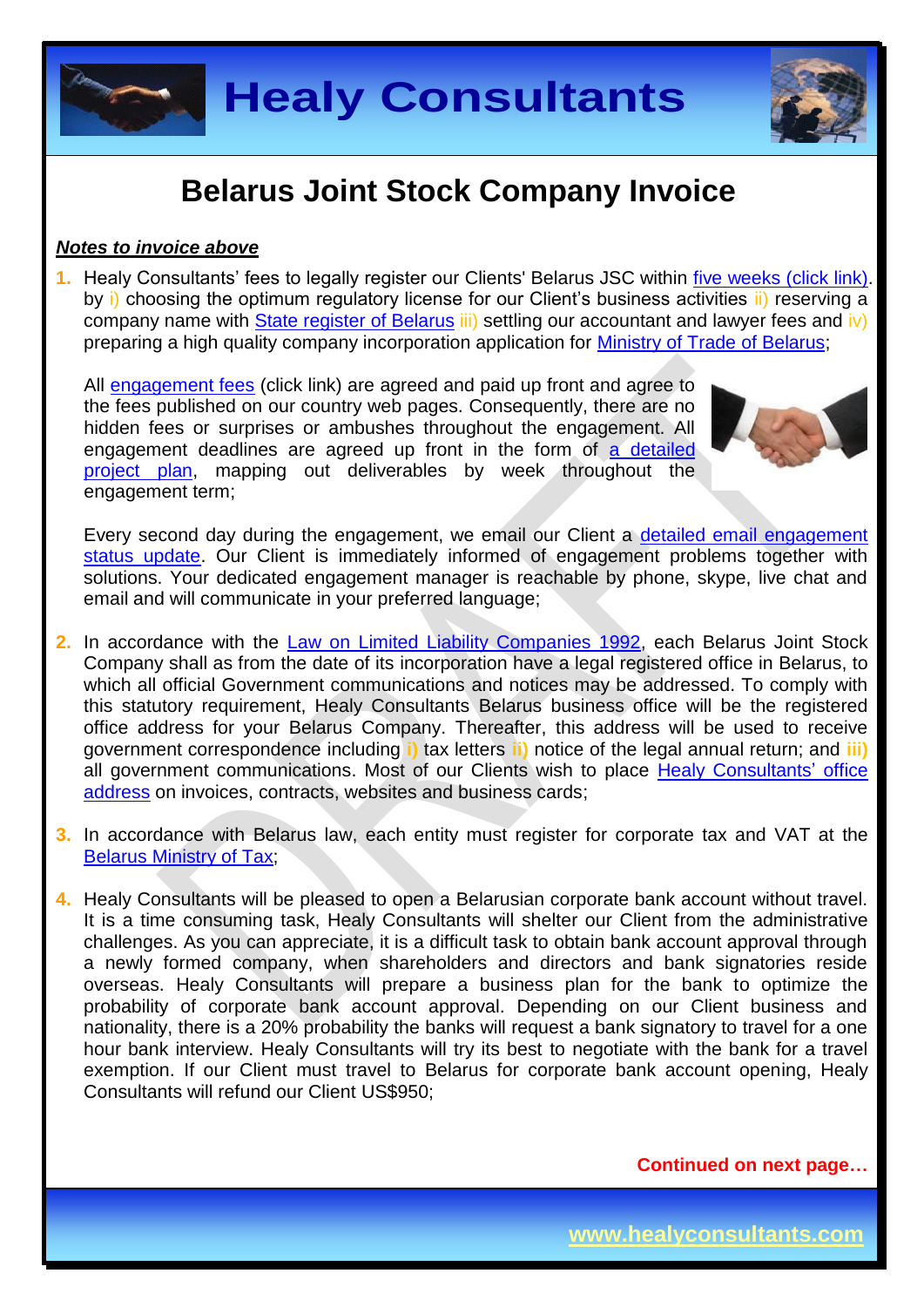









If our Client is not comfortable with only an Belarus corporate bank account, Healy Consultants will be pleased to open [an international corporate bank account](http://www.healyconsultants.com/international-banking/) (click link) outside of Belarus. Examples include New York, Germany, Liechtenstein, Austria, Bulgaria, South Africa, Australia, London, South America or Dubai. All banks will be top tier banks in these countries with excellent internet banking services. Example of our global banking partners include HSBC, Standard Chartered Bank, Citibank, BNP Paribas, Emirates NBD, Bank of China, ANZ bank, Standard Bank, UBS, Credit Suisse;

The banks enjoy ultimate power of approval of corporate bank account applications. Consequently, guaranteed success is outside of Healy Consultants' control. What is inside our control is the preparation and submission of a high quality bank application that maximizes the likelihood of approval. To date, we enjoy a 100% approval record because of [our global](http://www.healyconsultants.com/international-banking/corporate-accounts/) [banking relationships](http://www.healyconsultants.com/international-banking/corporate-accounts/) and determination;

Global banks continue to tighten corporate bank account opening procedures, their internal compliance departments completing more thorough due diligence of Clients. Consequently, our Clients should expect the bank account approval period to take up to 4 weeks. Furthermore, global banks now require evidence of proof of business in the country where the corporate bank account will be, including sales contracts or lease agreement;

- **5.** This fee is an estimate of Government costs to complete your Firm's engagement. All Government fee payments will be supported by original receipts and invoices. Examples of Government costs include **i)** reserving the company name with the [Belarus Registry;](http://egr.gov.by/egr/) **ii)** preparation of company deeds and articles of association, **iii)** application for the Social Security Fund, [RUP Belgosstrakh](http://bgs.by/en/) and Tax Inspection; **iv)** notarization all company documents; **v)** making the company seal. Following engagement completion, Healy Consultants will refund our Client any excess of funds received over actual Government costs paid;
- **6.** For an active trading company, these [accounting and tax](http://www.healyconsultants.com/belarus-company-registration/accounting-legal/) fees are an estimate of Healy Consultants fees to efficiently and effectively discharge your annual company accounting and tax obligations. Following receipt of a set of draft accounting numbers from your company, Healy Consultants will more accurately advise accounting and tax fees. For a dormant company, Healy Consultants fees are only US\$950;

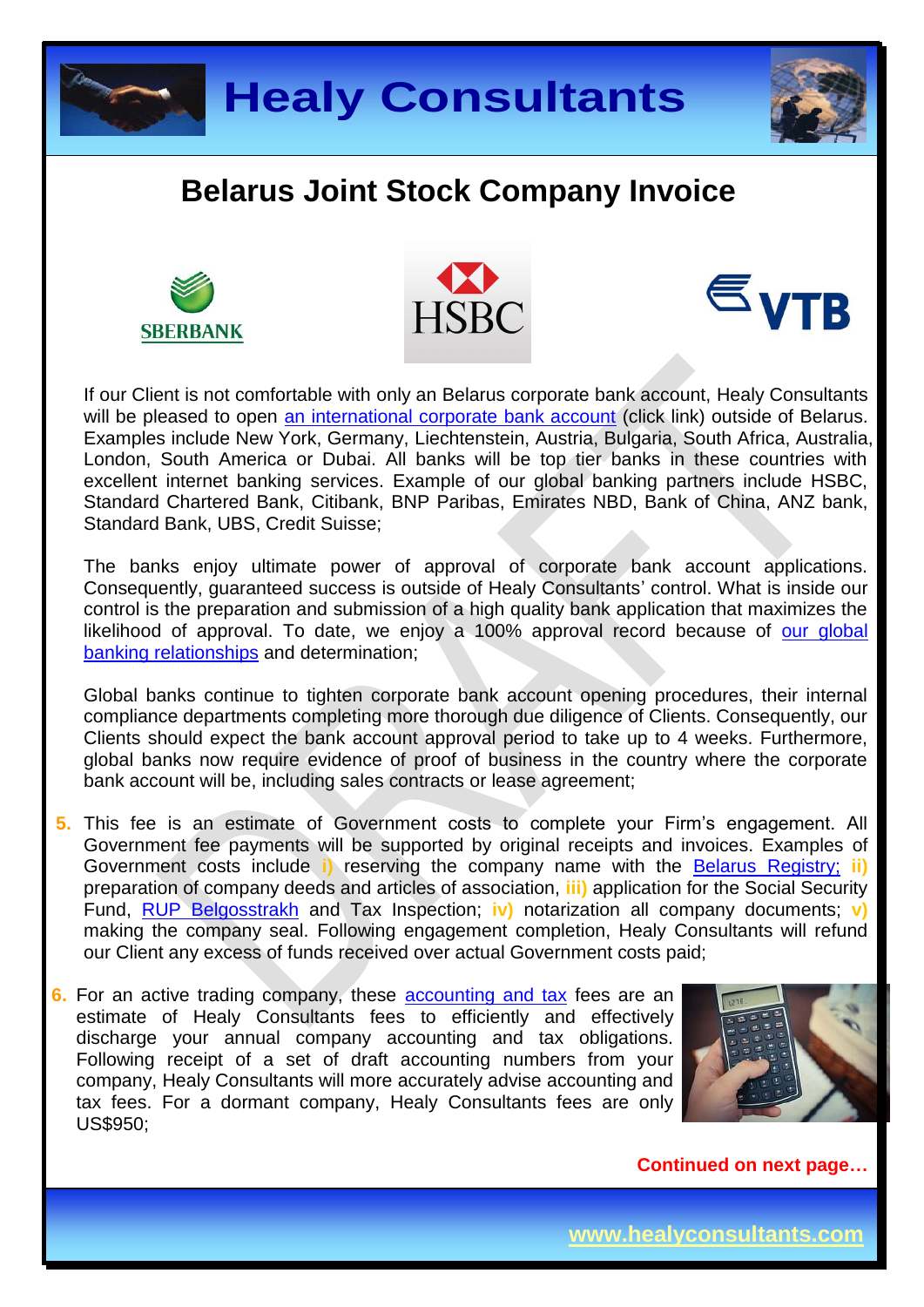



- **7.** All fees quoted in this invoice correspond to fees quoted [on Healy Consultants' website.](http://www.healyconsultants.com/company-registration-fees/) Please review this invoice carefully to identify errors. During the rush of the business day, it is possible that Healy Consultants inadvertently made fee calculation errors, typing errors or omitted services or omitted historic fee payments from Clients. In the unfortunate event you identify invoice errors, please revert to me directly re the same. I apologize in advance if I or my staff made invoice errors;
- **8.** Assuming our Clients re-engage Healy Consultants in year 2, this fee is an estimate of the fees payable next year, 12 months after the date of company registration;
- **9.** The fees quoted in this invoice are a prediction of the fees required to efficiently and effectively complete this engagement in a timely manner. If during the engagement Healy Consultants realizes that the project is more complex than anticipated, requiring a large additional investment of time, my Firm will revert to request additional fees. If Healy Consultants completes the engagement faster and more easily than expected, Healy Consultants is happy to refund some fees to our Client;
- 10. In accordance with the **JSC Law of Companies 1992**, a minimum paid up shared capital of US\$3,900 must be deposited to the JSC bank account before incorporation. To optimize engagement efficiency and minimize delays, Healy Consultants is happy to deposit these funds on behalf of our Clients;
- **11.**If required, Healy Consultants will be pleased to assist your firm secure employee [visa](http://www.healyconsultants.com/belarus-company-registration/formation-support-services/)  approvals. Our fee is US\$3,950 per person for the first employee, US\$2,950 for the second employee, US\$1,950 per employee thereafter. Our employee visa fees includes preparation of a quality visa application and submitting to the correct Government immigration officers. The Government enjoys ultimate power of approval of visa applications. Consequently, guaranteed success is outside of Healy Consultants' control. What is inside our control is the preparation and submission of a high quality immigration visa application that maximizes the likelihood of visa approval;
- **12.**Monthly, quarterly and mid-year Government tax obligations include **i)** monthly payroll reporting and **ii)** monthly and quarterly VAT and **iii)** monthly corporation tax return filing. If you need our help, Healy Consultants can complete monthly Government reporting for a monthly fee of US\$860. Healy Consultants monthly support will include **i)** receive in dropbox the monthly invoices from our client **ii)** label monthly bank statement transactions **iii)** preparation and submission of VAT returns and **iv)** monitor monthly profit levels to minimize annual tax **v)** submission of monthly employee payroll reporting;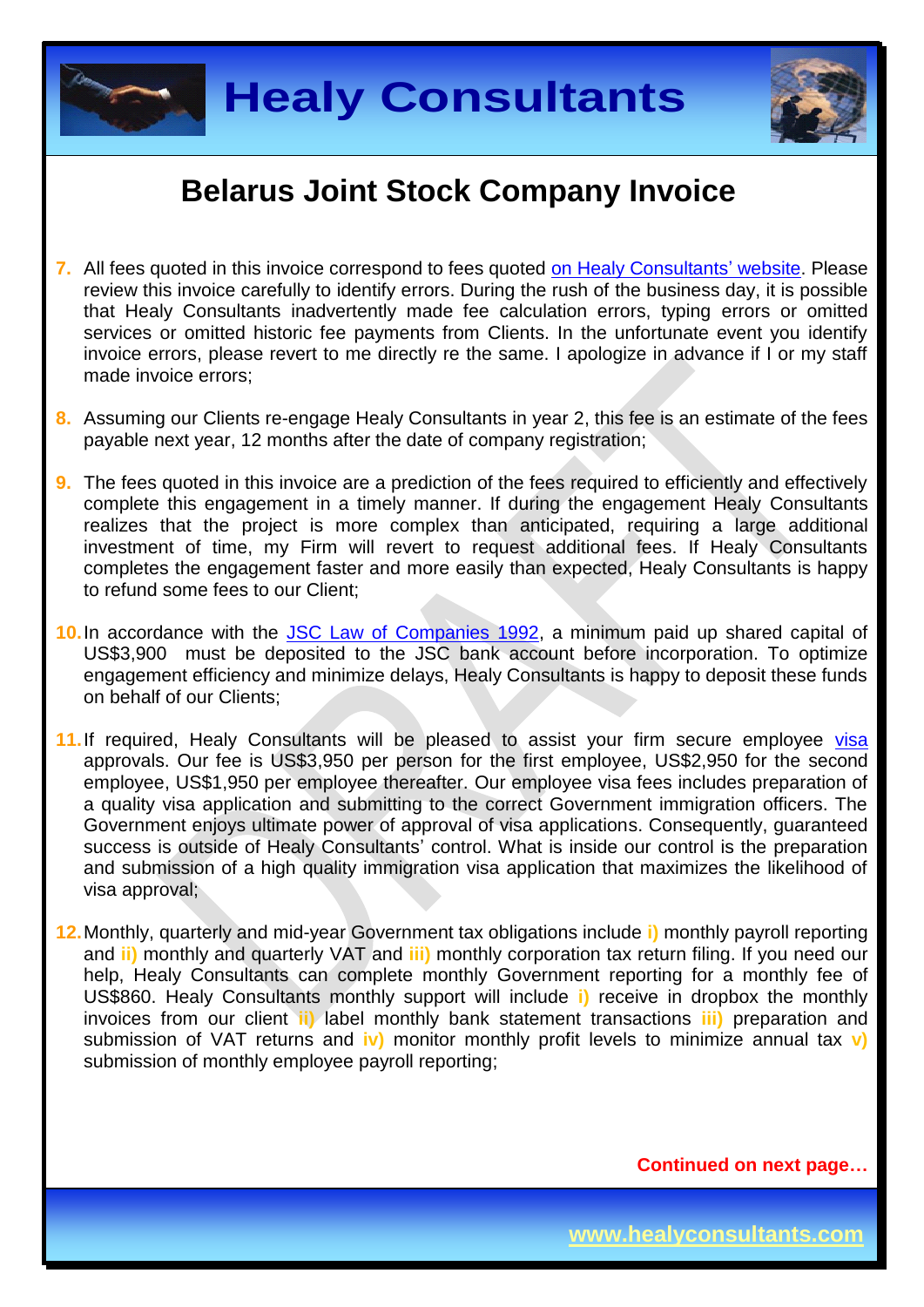



**13.** If our Client and Healy Consultants properly plan this engagement, our Clients' will *not* have to travel during this engagement. Healy Consultants will efficiently and effectively and aggressively complete company registration and corporate bank account opening in a timely manner without our Client presence. Instead, our Client will need to **i)** sign and get documents legalized in the embassy in their country of origin and **ii)** courier the originals to Healy Consultants office;



- **14.**Depending on our Client business and nationality, the Belarus Government may require a special regulatory license to carry on your business in the country. Healy Consultants will assist our Client secure license approval; there may be additional engagement fees. However, the Government enjoys ultimate power of approval of company registrations and business licenses;
- **15.**If our Client requires non-resident nominee shareholder and director services [\(click link\),](http://www.healyconsultants.com/corporate-outsourcing-services/nominee-shareholders-directors/) Healy Consultants will be pleased to assist. Our fee for professional, passive nominee non-resident corporate shareholder amounts to US\$2,100 per annum. Our fee to be both non-resident nominee director and shareholder amounts to US\$6,600 per annum. Being the sole shareholders and sole director of a Client's company exposes Healy Consultants to reputation, litigation and financial risk;
- **16.** Some of our Clients request Healy Consultants to provide temporary shared [office space](http://www.healyconsultants.com/virtual-office/) for 6 months until their preferred business premises is found. If your Firm requires this service, our one-time fee is US\$950. Monthly rental thereafter is paid directly to the landlord, independently of Healy Consultants;
- **17.**It is important our Clients are aware of their personal and corporate tax obligations in their country of residence and domicile. Let us know if you need Healy Consultants help to clarify your local and international annual tax reporting obligations;
- **18.**During the engagement, shareholders and directors' documents may need to be translated into the local language; before the Government and Bank approves company registration and corporate bank account opening respectively. Consequently, our Client should budget for possible additional translation and embassy attestation fees. Either our Client or Healy Consultants can complete this administrative task;

As always, Healy Consultants will negotiate with all third parties to eliminate or reduce additional engagement costs. For transparency purposes, all third party fee payments will be supported by original receipts and invoices. Examples of possible third party payments include **i)** embassy fees **ii)** notary public costs **iii)** official translator fees;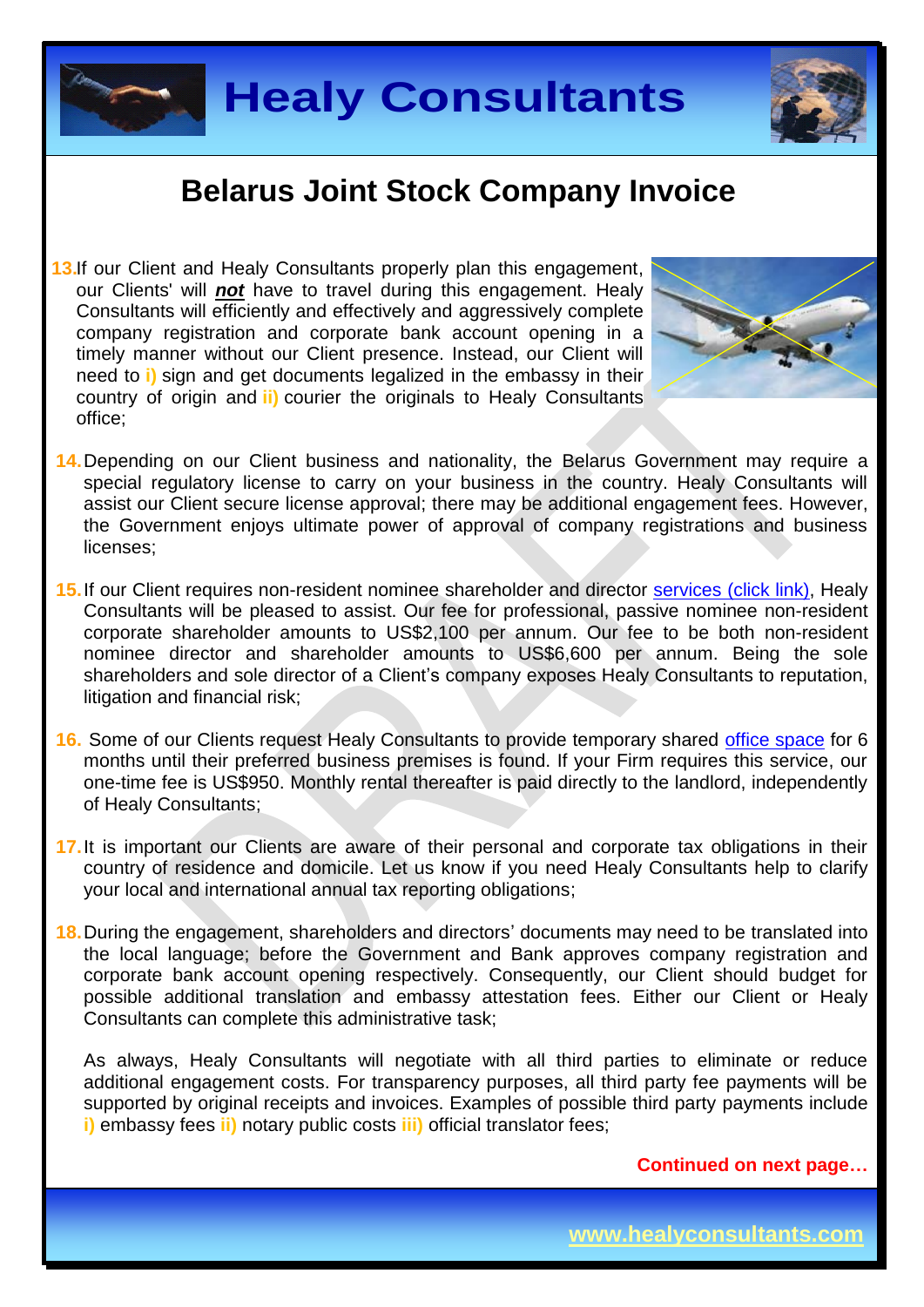



- **19.** Some of our Clients' require an [immediate country](http://www.healyconsultants.com/turnkey-solutions/) solution. With this strategy, within a day Healy Consultants can supply our Client **i)** an existing dormant Belarus company number and **ii)** an already approved corporate bank account number and **iii)** a business address. Turnkey solutions are attractive to those entrepreneurs who wish to immediately close a country deal, sign a contract or invoice a customer;
- **20.**As stipulated on our [business website](http://www.healyconsultants.com/) and in section 3 of our engagement letter, Healy Consultants will only commence the engagement following **i)** settlement of our fees and **ii)** completion and signing of our legal engagement letter;
- **21.**Healy Consultants will only incorporate your company after 75% of [due diligence](http://www.healyconsultants.com/due-diligence/)  [documentation](http://www.healyconsultants.com/due-diligence/) is received by email. Healy Consultants will only open a corporate bank account after 100% of the Client's original due diligence documentation is received by courier;
- **22.**During the annual renewal engagement with our Client, our in-house [Legal and Compliance](http://www.healyconsultants.com/about-us/key-personnel/cai-xin-profile/)  [Department \(click link\)](http://www.healyconsultants.com/about-us/key-personnel/cai-xin-profile/) reviews the quality and completeness of our Client file. Consequently, Healy Consultants may revert to our Client to ask for more up to date due diligence [documentation;](http://www.healyconsultants.com/due-diligence/)
- 23. Engage Healy Consultants to [project manage](http://www.healyconsultants.com/project-manage-engagements/) business set up in every country on the planet. We are the best in the [world](http://www.healyconsultants.com/best-in-the-world/) at what we do, timely completing [the A to Z](http://www.healyconsultants.com/a-to-z-of-business-set-up/) of every country engagement;
- **24.**To assist our Clients to minimize foreign exchange costs, we offer the payment in SG\$, Euro, Pounds or US\$. Kindly let me know in which currency your Firm prefers to settle our fees and I will send an updated invoice, thank you;
- 25. Some of our Clients' engage Healy Consultants to [recruit \(click link\)](http://www.healyconsultants.com/corporate-outsourcing-services/how-we-help-our-clients-recruit-quality-employees/) local employees. We have a lot of experience in this area and we are quite skilled at securing quality candidates for our Clients';
- 26. To efficiently and effectively complete your engagement in a timely manner, we recommend your Firm transfers these funds to Healy Consultants corporate bank account. Thereafter, our Incorporation and Banking Team will aggressively advance your engagement, providing your Firm daily feedback as to engagement status. I would be grateful if you email us the bank transfer advice slip to enable my Accounting Department to accurately and timely identify bank receipts: